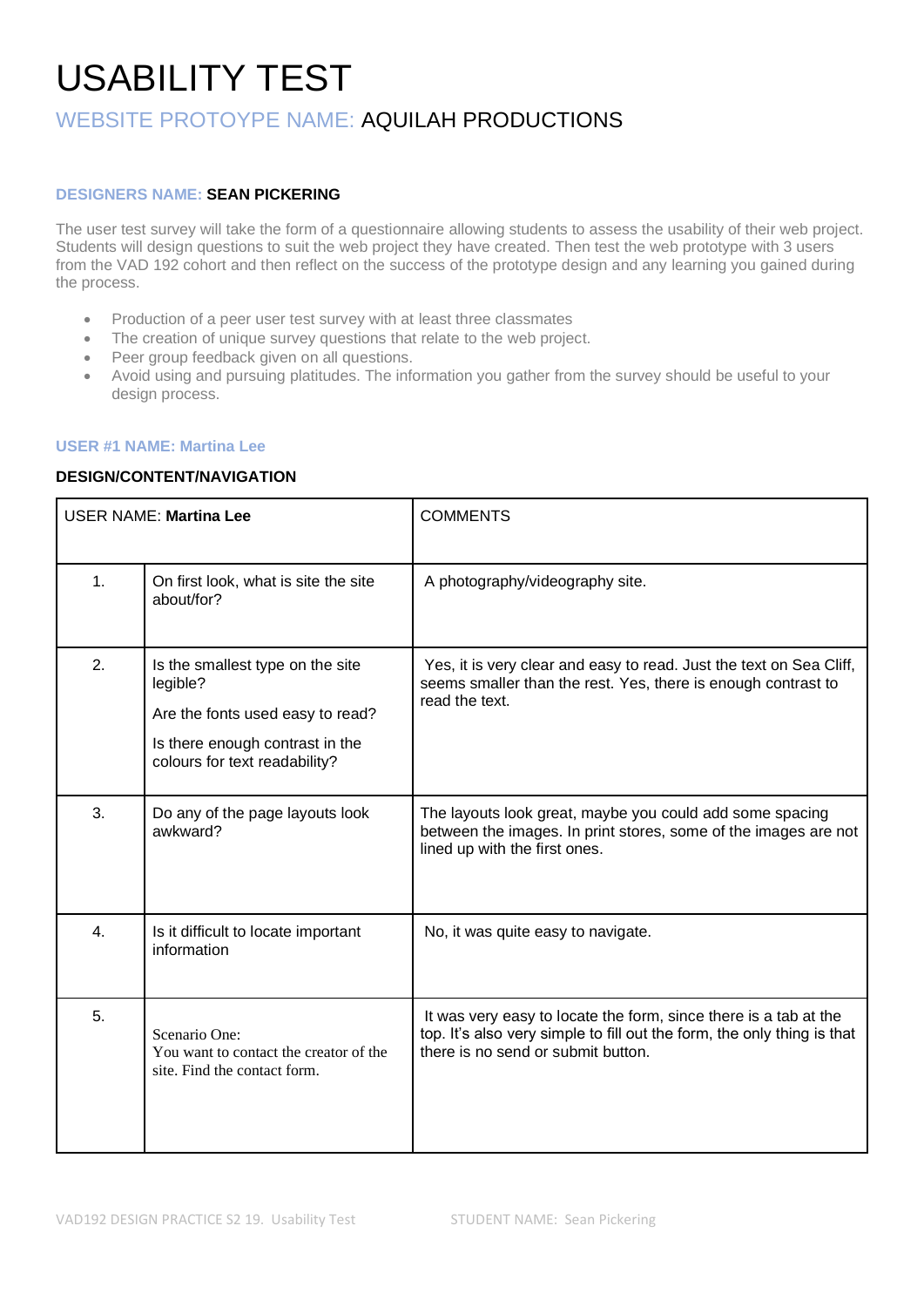| 6. | Does the Photo slider work on the<br>lifestyle/travel page? And does the<br>graphic indicate that well enough?           | Yes, the photo slider works very well. The icon makes it easy<br>to understand what to do.                                                                                                                                         |
|----|--------------------------------------------------------------------------------------------------------------------------|------------------------------------------------------------------------------------------------------------------------------------------------------------------------------------------------------------------------------------|
| 7. | Scenario Two:<br>You want to purchase a print from this<br>photographer is this easy to navigate to<br>the photo to buy. | Yes, I can navigate to purchase print easily, and the<br>description is very detailed on what kind of quality the print will<br>be.<br>You can also create a drop down menu if you have a google<br>online to find some tutorials. |
| 8. | Does the land site button work?<br>Does clicking on "Sean Pickering"<br>go back to the landing page?                     | Yes it does, and the landing page looks great.                                                                                                                                                                                     |

# **USER #2 NAME: Shiqi Wen**

## **DESIGN/CONTENT/NAVIGATION**

| USER NAME: Shiqi Wen |                                                                                                                                                   | <b>COMMENTS</b>                                               |
|----------------------|---------------------------------------------------------------------------------------------------------------------------------------------------|---------------------------------------------------------------|
| 1.                   | On first look, what is site the site<br>about/for?                                                                                                | A photograph and videography site                             |
| 2.                   | Is the smallest type on the site legible?<br>Are the fonts used easy to read?<br>Is there enough contrast in the colours<br>for text readability? | The smallest font can be clearly seen.<br>Yes, that's enough. |
| 3.                   | Do any of the page layouts look<br>awkward?                                                                                                       | I think the layout looks very comfortable,                    |
| 4.                   | Is it difficult to locate important<br>information                                                                                                | No, finding easy                                              |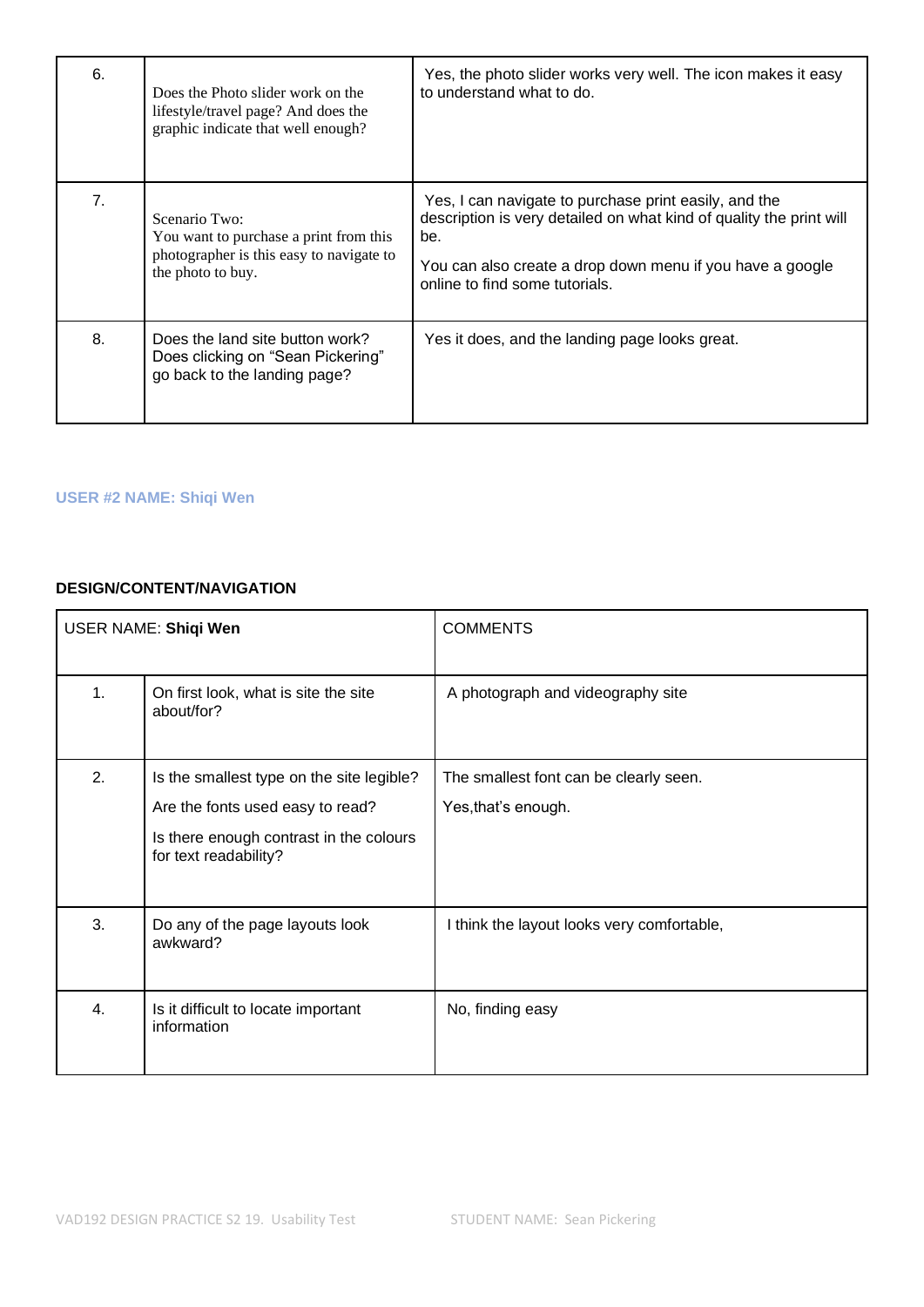| 5. | Scenario One:<br>You want to contact the creator of the site.<br>Find the contact form.                                  | The text at the top of the page makes it easy for me to find<br>the contact form, but I think it's better to replace the text with<br>an icon or add an icon next to the text. |
|----|--------------------------------------------------------------------------------------------------------------------------|--------------------------------------------------------------------------------------------------------------------------------------------------------------------------------|
| 6. | Does the Photo slider work on the<br>lifestyle/travel page? And dose the graphic<br>indicate that well enough?           | I think this is a good job. The design of the slider makes me<br>more visually impactful.                                                                                      |
| 7. | Scenario Two:<br>You want to purchase a print from this<br>photographer is this easy to navigate to the<br>photo to buy. | Yes, it can be easily found by navigation                                                                                                                                      |
| 8. | Does the land site button work? Dose<br>clicking on "Sean Pickering" go back to<br>the landing page?                     | Yes it works.                                                                                                                                                                  |

# **USER #3 NAME: Siobhan Vandermey**

## **DESIGN/CONTENT/NAVIGATION**

|    | <b>USER NAME: Siobhan Vandermey</b>                                                                                                               | <b>COMMENTS</b>                                     |
|----|---------------------------------------------------------------------------------------------------------------------------------------------------|-----------------------------------------------------|
| 1. | On first look, what is site the site about/for?                                                                                                   | Photography site/portfolio                          |
| 2. | Is the smallest type on the site legible?<br>Are the fonts used easy to read?<br>Is there enough contrast in the colours for text<br>readability? | Yes all text is legible and fonts easy to read      |
| 3. | Do any of the page layouts look awkward?                                                                                                          | All pages look great, easy to follow, not cluttered |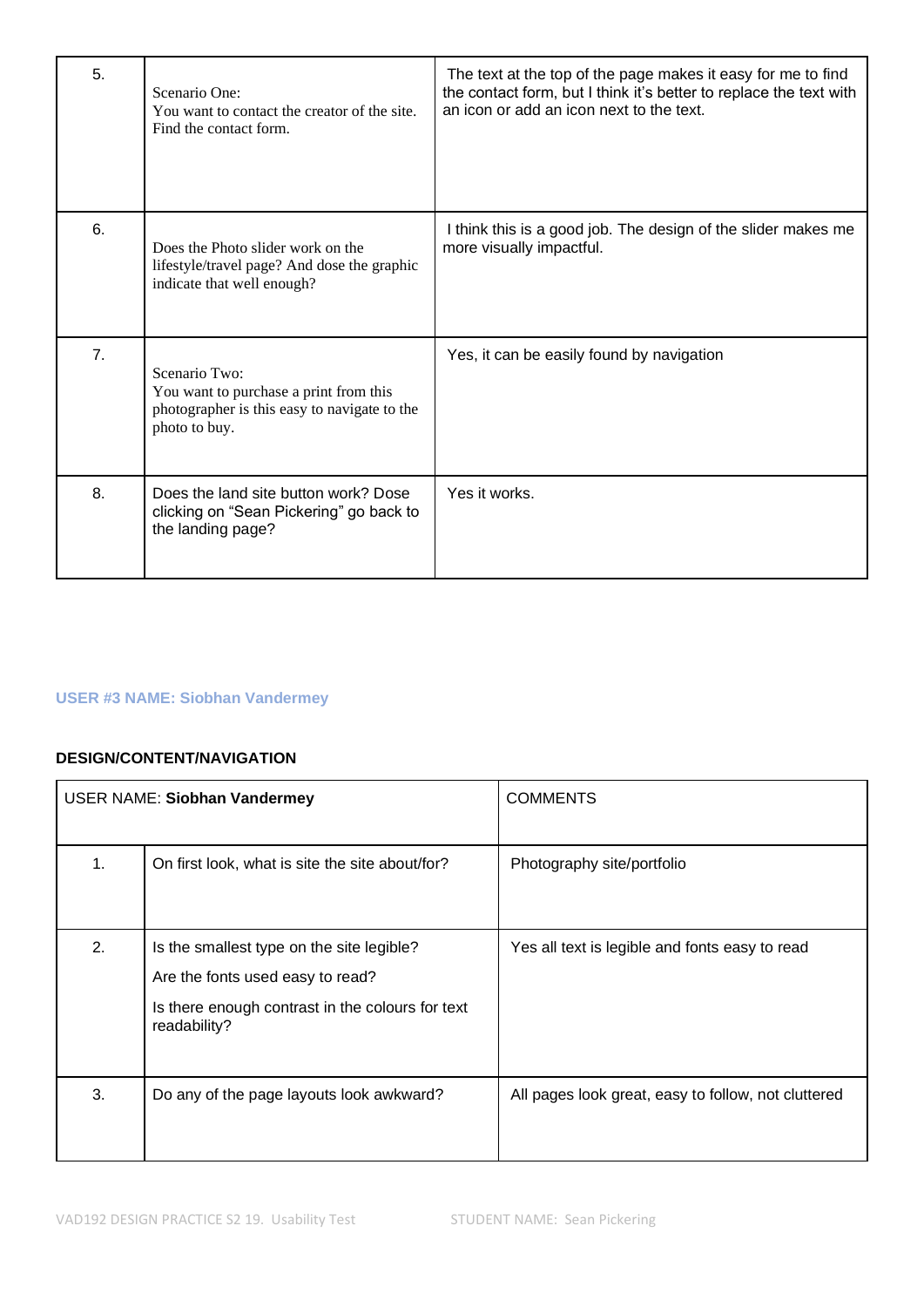| 4. | Is it difficult to locate important information                                                                       | Easy to locate information through header<br>buttons.                                                    |
|----|-----------------------------------------------------------------------------------------------------------------------|----------------------------------------------------------------------------------------------------------|
| 5. | Scenario One:<br>You want to contact the creator of the site. Find the<br>contact form.                               | Easy find through Contact link                                                                           |
| 6. | Does the Photo slider work on the lifestyle/travel<br>page? And dose the graphic indicate that well<br>enough?        | Slider works great. Graphic is a nice addition and<br>indicates well.                                    |
| 7. | Scenario Two:<br>You want to purchase a print from this photographer<br>is this easy to navigate to the photo to buy. | Easy to navigate, great information about picture.<br>Maybe add an add to cart or similar button to page |
| 8. | Does the land site button work? Dose clicking on<br>"Sean Pickering" go back to the landing page?                     | Land site button does work.                                                                              |

# **Results & Reflections**

| Prototype Design / User Experience – how easy/difficult for<br>user to complete 8 questions?                                    | User 1 - Very Easily.                                                                                                                                                                     |
|---------------------------------------------------------------------------------------------------------------------------------|-------------------------------------------------------------------------------------------------------------------------------------------------------------------------------------------|
|                                                                                                                                 | User 2 – Very Easily.                                                                                                                                                                     |
|                                                                                                                                 | User 3 – Very Easily.                                                                                                                                                                     |
| Content – how did user respond?                                                                                                 | User 1 – They believed my photography skill were great.                                                                                                                                   |
|                                                                                                                                 | User 2 – Loved the inclusion of the 'About' page.                                                                                                                                         |
|                                                                                                                                 | User 3 – They loved the print store feature and the<br>information that I provide them with.                                                                                              |
| How did Graphic Design Principles play a part in the<br>above? (type, colour, layout, visual path, contrast, legibility<br>etc) | The comments from the users were primarily commenting<br>on Graphic Design principles and the importance of these<br>in the development of a visually appealing and effective<br>webpage. |
| Name 2 successful aspects of the project                                                                                        | The landing page turned out exactly how I wanted to look                                                                                                                                  |
|                                                                                                                                 | They found the 'bolding' buttons on each page very helpful.                                                                                                                               |
| Name 2 unsuccessful aspects of the project                                                                                      | I was unable to add the video aspect to the website.                                                                                                                                      |